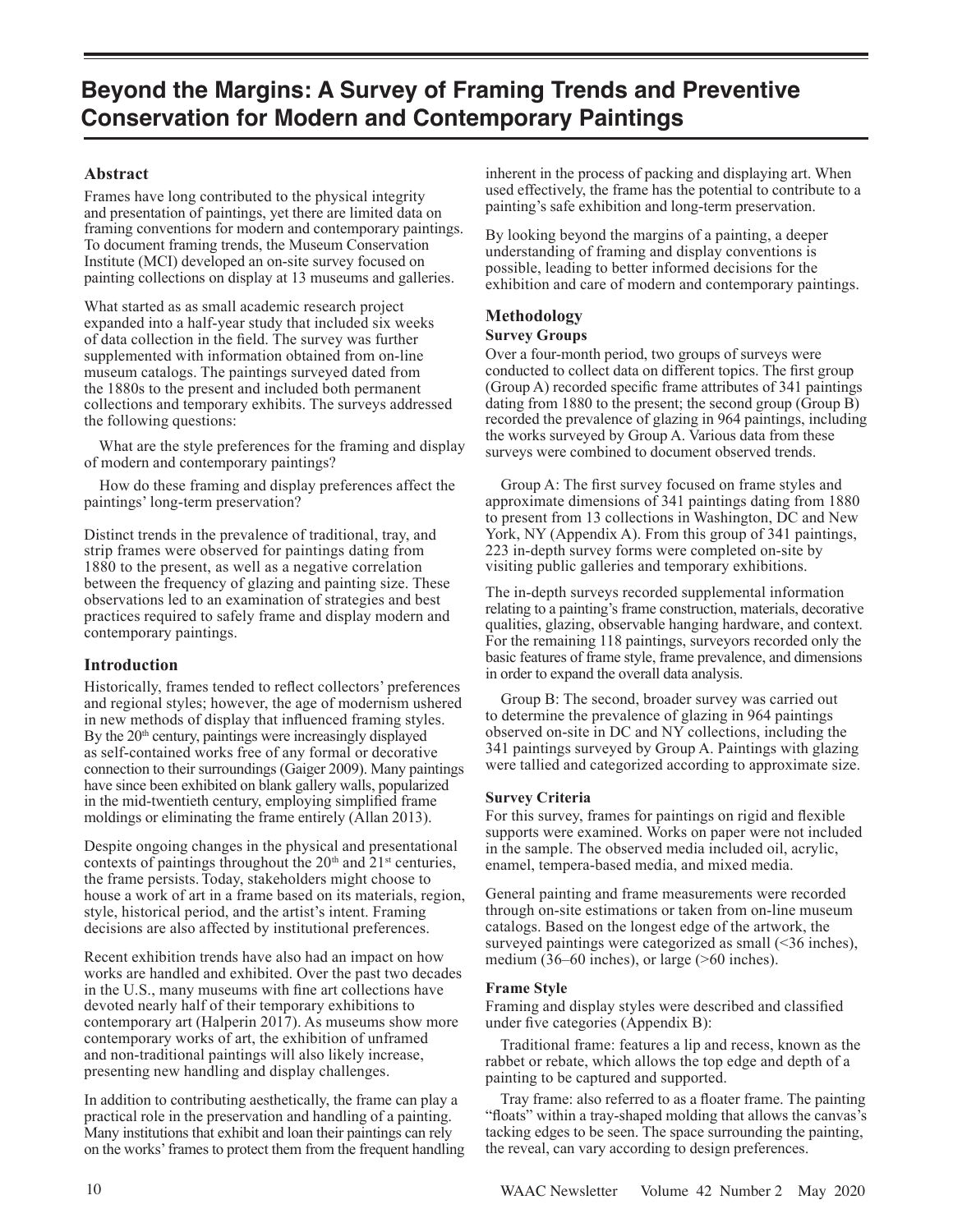## **by Christopher Wu, Christine Romano, and Jia-sun Tsang**

 Strip frame: composed of narrow strips of lathing, often thin wood or metal, screwed or nailed into the tacking edges of the canvas stretcher or strainer.

 No frame: the absence of a frame is often intended by the artist as part of the work, especially in large-scale paintings. Other: singular frame styles that defy categorization.

#### **Photography**

Throughout the in-depth survey, Group A frame styles were photographed to complement written documentation. Photographs were taken in RAW and JPEG format with a 24.2 MP Nikon D5300 Digital SLR camera, capturing overall style, corner details, and oblique shots. In postproduction, images were cropped to focus on the frame, and the lens distortion was corrected using Adobe Photoshop. These digital photographs and survey forms have been filed in the paintings conservation department at the MCI.

#### **Data Processing**

When documentation was compete, surveyors used Microsoft Excel to generate a spreadsheet showing frame characteristics. The spreadsheet allowed for a variety of sorting combinations, aiding in the identification of distinct trends. Noted trends included the prevalence of certain frame styles, the relationship between a painting's dimensions and framing, and the frequency of glazing.

#### **Results: Prevalence of Frame Styles**

The prevalence of various frame styles in modern and contemporary painting exhibitions was recorded in 13 collections across Washington, DC and New York, NY. Figure 1 shows the high prevalence of traditional frames (30%) on works dating from 1880 to the present, as well as modern tray frames (26%) on works created from 1930 to the present. The least common frame style was the strip frame (6%), possibly because it was popular with artists of the New York School for a relatively short time (approximately 1920 to the late 1960s, based on survey  $data)$  (Allan 2013). The "Other" category comprised singular artist frames.

Figure 1. Frame style prevalence as surveyed by Group A in 341 paintings across 13 institutions. The bar graph represents the number of paintings observed in five categories: no frame, traditional frame, tray frame, strip frame, and other.



The majority of the surveyed paintings (126 out of 341 total) were displayed without frames (Fig.1). A total of 103 of those 126 paintings were from modern and contemporary collections (including the Hirshhorn Museum and Sculpture Garden, Whitney Museum of American Art, MoMA, and Met Breuer). This data was combined with 23 additional paintings surveyed in Group A.

## **Discussion**

A suitable frame can contribute to the structural support and long-term preservation of a painting while enhancing aesthetic qualities and portability.

Paintings exhibited without frames comprised 37% of the surveyed works. Handling challenges presented by an unframed painting can be partially overcome by the installation of hand-holds or straps on the reverse side of the stretcher (Perry 1978).

Multifunctional hardware containing a D-ring and folding brace can facilitate handling, crating, display, and storage. It is especially important to wear gloves when handling paintings without frames, as bare canvas or painted edges can be easily damaged.

Traditional frames comprised 30% of the surveyed works, with wide variations in moldings, finish, and ornamentation. While a traditional frame can protect a painting, it can also present handling challenges if the ornamentation is elaborate or delicate. In such a case, the frame may require a flat surface for staging when not crated or hung.

When selecting a traditional frame molding, care should be taken to ensure the sight edge does not cover too much or too little of a painting's edges, as this can result in abrasion or poor support of the painting (Hyder 1986). Spacers can be added to the rebate of traditional frames to properly secure the painting and to accommodate glazing, if desired. Traditional frames also provide areas on the reverse for attaching backing boards, hardware, and mending plates to secure the painting.

Tray frames comprised 26% of the surveyed paintings and were most prevalent on works created from 1930 to the present. These frames can enhance the handling and structural stability of a painting, as all four sides of the stretcher are supported and attached to the frame, in contrast to a painting contact-fitted against the rebate with mending plates.

A tray frame can also provide optimal surface area for attaching backing boards and hardware for shipping, storage, and display. Due to their simplicity and variation in reveal width, tray frames appear to be a popular choice for the display of modern and contemporary paintings.

Strip frames made up only 6% of the surveyed works and were observed on paintings dating from 1920 to 1960. A strip frame can aid in the handling of an artwork; however, it relies on a painting's stretcher or strainer for support. To respect the artist's intent but better protect the painting, it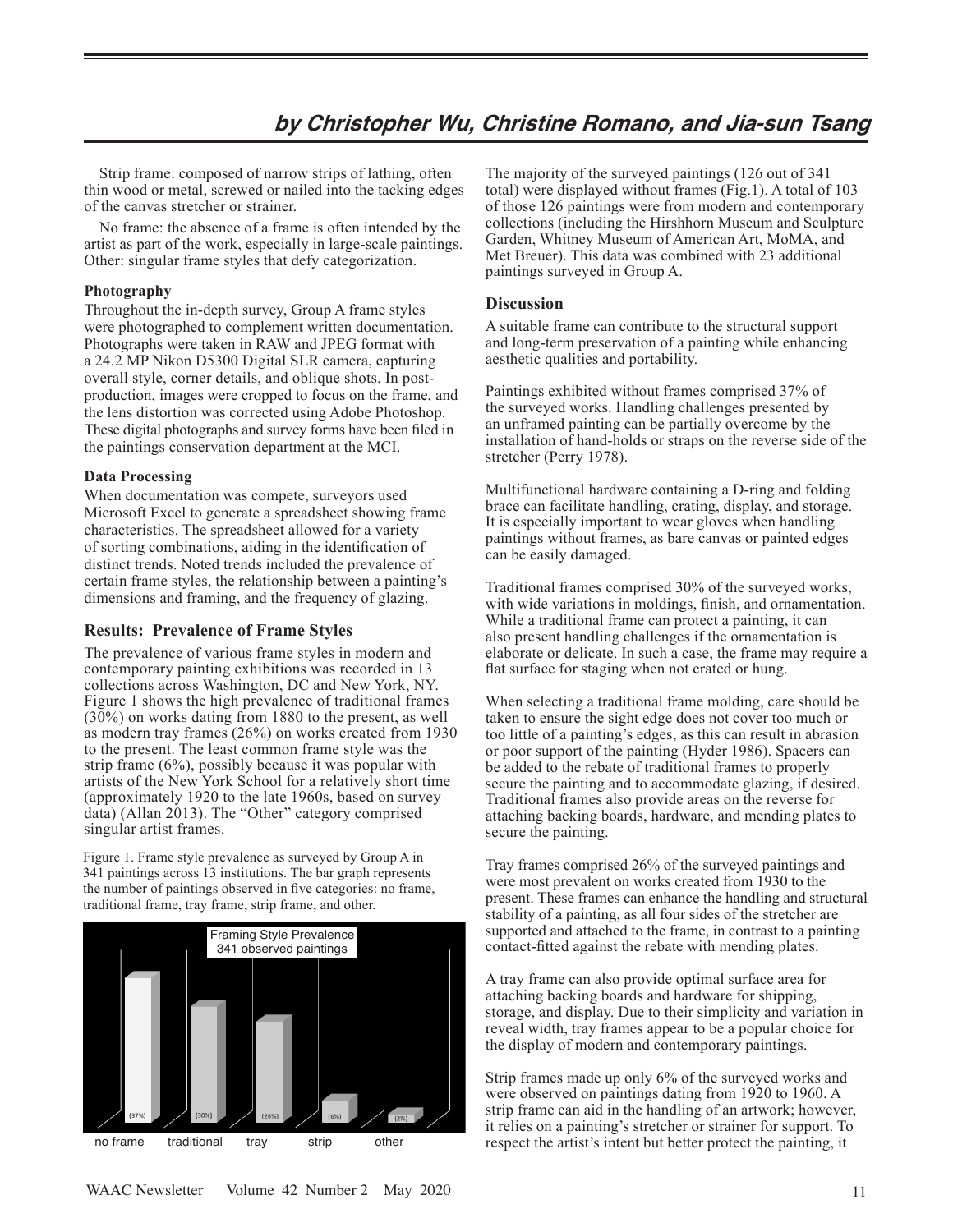## **Beyond the Margins: A Survey of Framing Trends and Preventive Conservation for Modern and Contemporary Paintings, continued**



Figure 2. Relationship between frame prevalence and painting size, surveyed and observed in 13 institutions across 341 paintings. The bar graphs represent the number of paintings observed with or without frames in relationship to their size. Based on the longest edge of the artwork, the paintings were categorized as small (<36 inches), medium (36–60 inches), or large (>60 inches).

is possible to retain the strip frame and install an outer tray frame along with glazing.

## **Results: Framing Prevalence vs. Painting Size**

Across the 13 collections in both DC and NY, surveyors found a negative correlation between the prevalence of framing and painting size (Fig. 2). Small paintings had the highest prevalence of framing (44%), followed by medium paintings (33%). Large paintings had the lowest prevalence of framing (23%) and the highest percentage of being exhibited without frames (58%; greater than both small and medium paintings combined).

## **Discussion**

The cost of framing is inevitably higher for larger paintings, which may be one reason why large contemporary works are often unframed. Our survey was based on observing real-world trends and practices in galleries and museums, and we chose to track framing only in relation to painting size. The study indicates that whether or not modern and contemporary paintings are framed is generally a sizedependent decision.

Aesthetic considerations do play a role in deciding whether and how to frame a particular painting. For example, smaller paintings frequently have frames that provide more visual space immediately adjacent to the image. In contrast, large paintings without frames have the potential to visually extend beyond the pictorial space to the exhibit wall, a valued effect.

In a practical sense, large-scale, unframed modern and contemporary paintings with bare or painted canvas edges often pose risks for handling, storage, and display that can be lessened by adding a frame. A frame can potentially safeguard a large painting from the risks inherent in

handling, storage, and display, effectively shifting these risks from the painting to the frame.

Repeated drilling required for the attachment of appropriate hanging hardware, folding shipping braces, and hand holds or straps can be more safely sustained by the frame than the painting's stretcher. Moreover, a well-made frame with crossbars can add to the structural stability of a large painting.

Across all size categories, a frame can contribute to the safe handling and structural stability of a painting. For example, a tray frame can incorporate cross bars and corner braces that provide support and rigidity. Furthermore, a frame profile with a higher and wider top molding can serve as a barrier to protect the surface of the painting and prevent soft wrapping materials from touching a painting's surface during transit.

## **Results: Glazing Prevalence vs Painting Size**

Glazing, which usually relies on the presence of a frame, protects the paint surface from scratches, pollutants, and light. Glazing can be glass or acrylic and have special features such as an antireflective coating, UV filters, safety and shatterproof properties, and scratch resistance. (Distinctions between specific types of glazing on the paintings surveyed were beyond the scope of this study.)

In our survey, the rate of glazing correlated negatively with painting size. Of the 964 paintings surveyed, 81% did not have glazing, but small paintings were glazed more frequently than large paintings. In fact, of the 180 works that were glazed (19% of the total sample size), most were small paintings (60% of those glazed). Reasons for this could include cost, institutional or curatorial preferences, available security personnel, and the stability of the paint media.





Figure 3. Relationship between glazing prevalence and painting size for 964 paintings across 13 institutions. The left pie chart represents the number and percentage of paintings with glazing, regardless of size (including works from the Group A survey). The smaller pie chart (right) represents the sizes of paintings exhibited with glazing. Based on the longest edge of the artwork, the surveyed paintings were categorized as small  $(\leq 36$  inches), medium (36-60 inches), or large (>60 inches).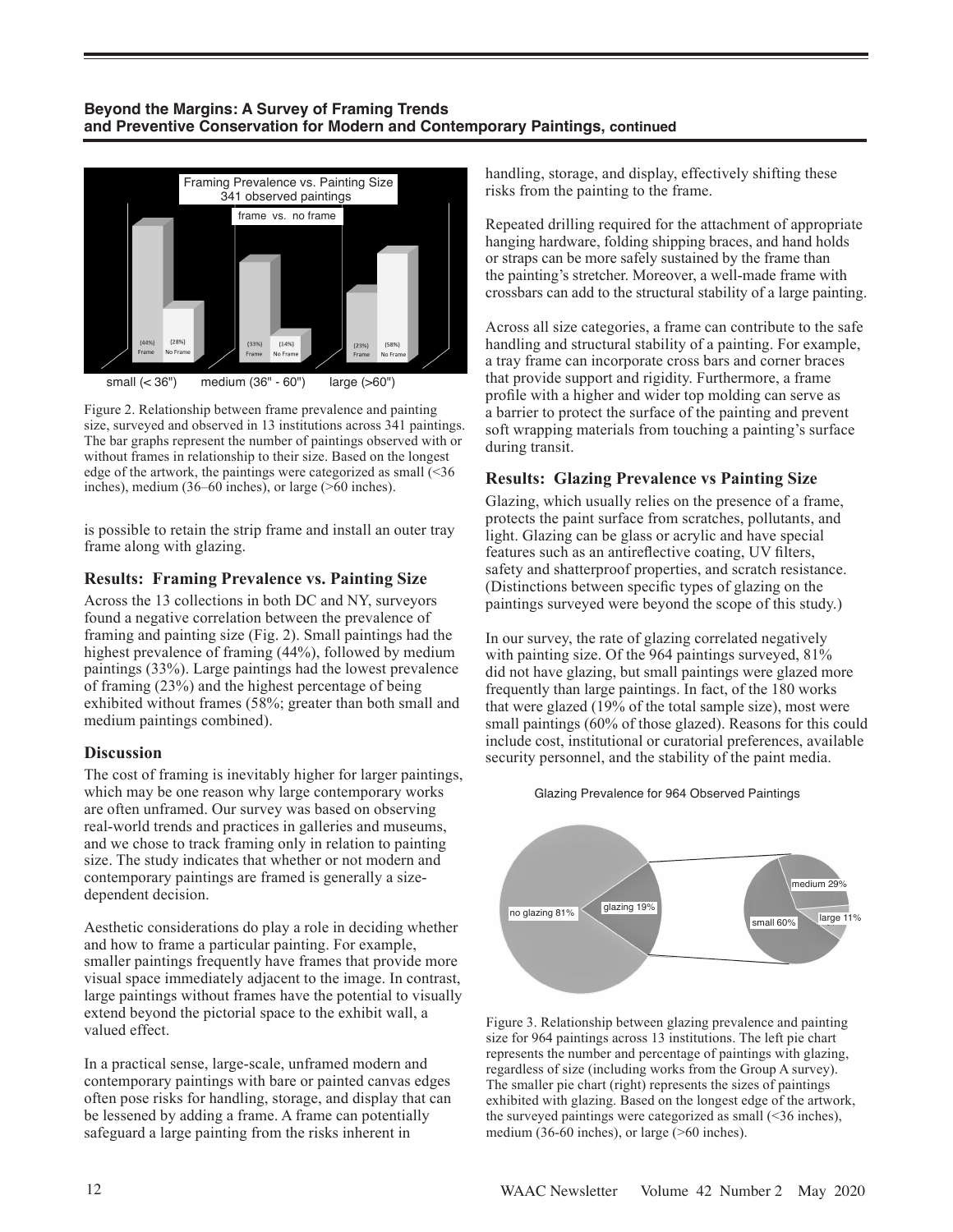## **Discussion**

The preservation concerns associated with unframed and large-scale paintings are not easily addressed with typical glazing options, which may be costly or limited by the size of commercially available materials.

While varnish was often used as a proto-glazing method prior to the  $20<sup>th</sup>$  century, changing artistic practices resulted in a preponderance of unvarnished paintings (Woodcock 2005). Later, many contemporary artists incorporated vulnerable and mixed media, prompting institutions to balance preservation concerns with the aesthetic experience.

One way to address these concerns without imposing a frame on the work is to cover the work with a glass or acrylic vitrine, which offers site-specific protection to large, vulnerable surfaces, especially in areas of high traffic within a gallery space.

A simple acrylic or glass box can have a refined appearance when "kept thin and wide so that it is visually well separated from the painting" (Hackney 2007). Furthermore, the vitrine backing can be painted the same color as the gallery wall to minimize its appearance. However, addressing one preservation concern can raise new issues, since glazing and vitrines can add weight to the painting, making handling more difficult (Woodcock 2005).

## **Conclusion**

A better understanding of framing conventions aids in both the display and preservation of modern and contemporary paintings. The data collected from this survey reflect general trends, but only in the context of current institutional display preferences. However, as nuanced as framing decisions can be, the construction and style of a frame will nevertheless play an important role in the preservation and interpretation of a painting.

The results of this survey are based on just one method of collecting and processing data from publicly accessible paintings on display. The interpretation of these results indicates that there are indeed observable trends in modern and contemporary frame styles, influenced by the size and time period of the artwork and institutional preferences.

While the frame generally serves a function in preservation and safe handling, how well these goals are achieved will inevitably vary based on the frame's design.

When installed properly, a frame with a backing board and glazing protects a painting from dust, debris, and visitor contact and provides a buffer against rapid changes in temperature and relative humidity (Stout 1975).

More than a simple appendage to a painting, a good frame reduces the likelihood of damage to the tacking edges by attaching to the back of the stretcher, and can provide structural support through reinforcements like cross bars and corner braces. Lastly, an effective frame will provide a suitable location for attaching hanging hardware and backing boards, thus minimizing the placement of drill holes into the stretcher itself.

The methods employed in this survey can be expanded to cover new locales, different cultures, additional frame styles, and larger sample sizes.

## **References**

Allan, Kenneth R. 2013. "Barnett Newman's *The Wild*: Painting as Spatial Intervention." October 143 (January): 71–94. https://doi.org/10.1162/OCTO\_a\_00133.

Brettell, Richard, Steven Starling, and José Ortega y Gasset. 1986. In The Art of the Edge: European Frames 1300-1900, 14. Art Institute of Chicago.

Gaiger, Jason. 2009. "Dismantling the Frame: Site-Specific Art and Aesthetic Autonomy." The British Journal of Aesthetics 49 (1): 43–58. https://doi.org/10.1093/aesthj/ ayn058.

Hackney, Stephen. 2007. "The Evolution of a Conservation Framing Policy at Tate." In Museum Microclimates: Contributions to the Conference in Copenhagen 19-23 November 2007, 229–35. Copenhagen: The National Museum of Denmark.

Halperin, Julia. 2017. "Contemporary Art Dominates US Museums, Our Visitor Surveys Confirm." The Art Newspaper. 2017. http://www.theartnewspaper.com/news/ contemporary-art-dominates-us-museums-our-visitorsurveys-confirm.

Hyder, Max. 1986. Matting, Mounting and Framing Art: A Practical Guide for Professional Results, 58–60. New York: Watson-Guptill Publications.

Kiilerich, Bente. 2001. "Savedoff, Frames, and Parergonality." The Journal of Aesthetics and Art Criticism 59 (3): 320–23.

Penny, Nicholas. 2010. A Closer Look: Frames. London: National Gallery Company Limited.

Perry, Roy and Peter Booth. 1978. "Some Notes on the Framing of Paintings." The Conservator 2 (1): 41–44.

Stout, George. 1975. The Care of Pictures, 80. Dover Publications, Inc.

Woodcock, Sally. 2005. In Big Pictures: Problems and Solutions for Treating Outsize Paintings, 37. London: Archetype Publications Ltd.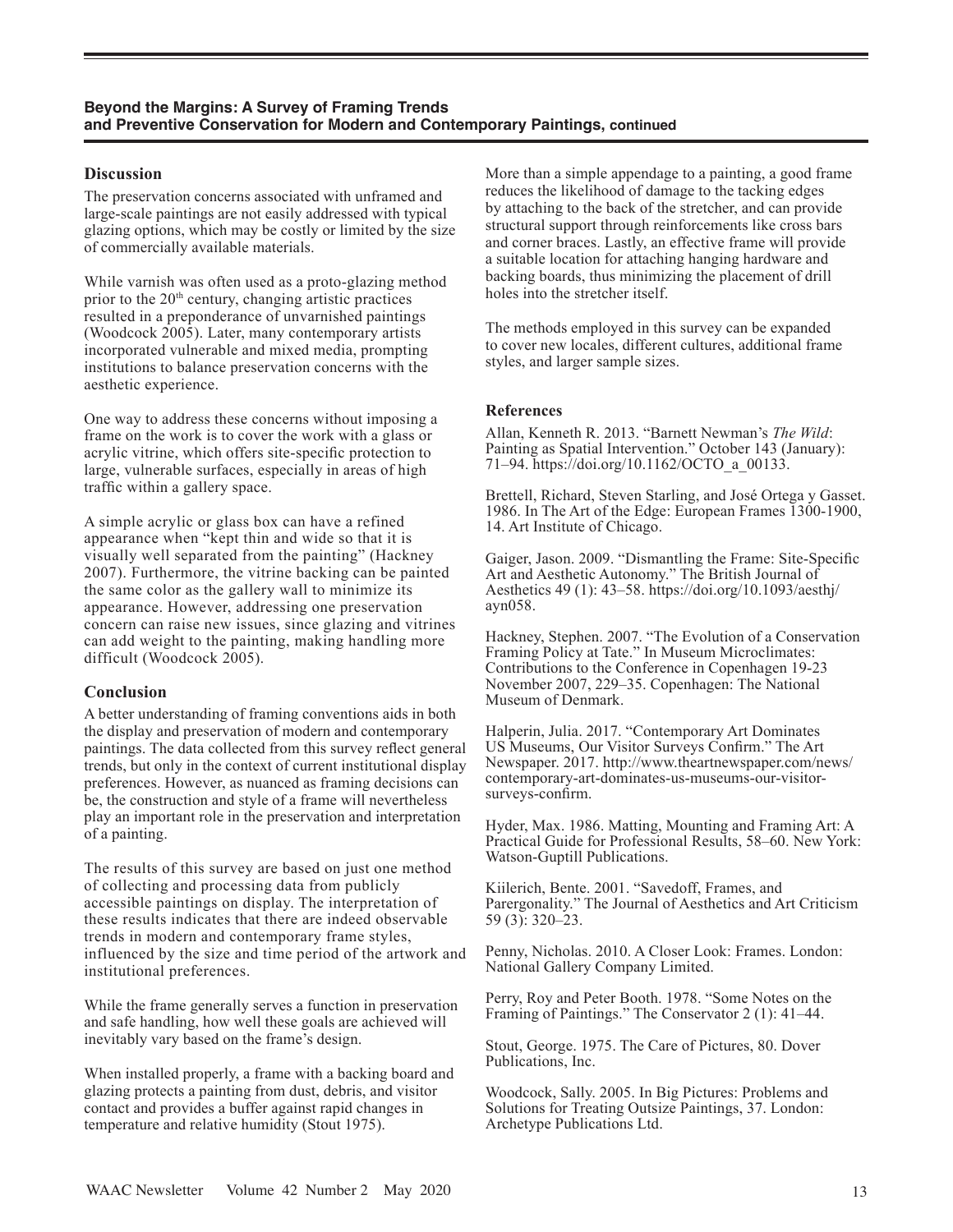## **Beyond the Margins: A Survey of Framing Trends and Preventive Conservation for Modern and Contemporary Paintings, continued**

#### **Further Reading**

Glover, Hugh. 2006. "A Description of 19th-Century American Gilded Picture Frames and an Outline of Their Modern Use and Conservation." Wooden Artifacts Group Postprints.

Hartin, Debra Daly. 2017. "Framing a Painting – Canadian Conservation Institute (CCI) Notes 10/8." Canada. Ca. September 14, 2017. https://www.canada.ca/en/ conservation-institute/services/conservation-preservationpublications/canadian-conservation-institute-notes/framingpainting.html.

Karraker, D. Gene. 2009. Looking at European Frames: A Guide to Terms, Styles, and Techniques. Los Angeles: Getty Publications.

Mervin, Richard, Marion Mecklenburg, and Ross Merrill. 1991. Art In Transit: Handbook for Packing and Transporting Paintings. National Gallery of Art, Washington D.C.

Mitchell, Paul. n.d. "A Concise History of Frames." Paul Mitchell: Antique & Handmade Replica Frames. Accessed June 12, 2019. https://www.paulmitchell.co.uk/frames/aconcise-history-of-frames/.

Redies, Christoph and Franziska Groß. 2013. "Frames as Visual Links between Paintings and the Museum Environment: An Analysis of Statistical Image Properties."Frontiers in Psychology 4. https://doi. org/10.3389/fpsyg.2013.00831.

Savedoff, Barbara. 1999. "Frames." The Journal of Aesthetics and Art Criticism 57 (3): 345–56.

## **APPENDIX A: Survey Locations**